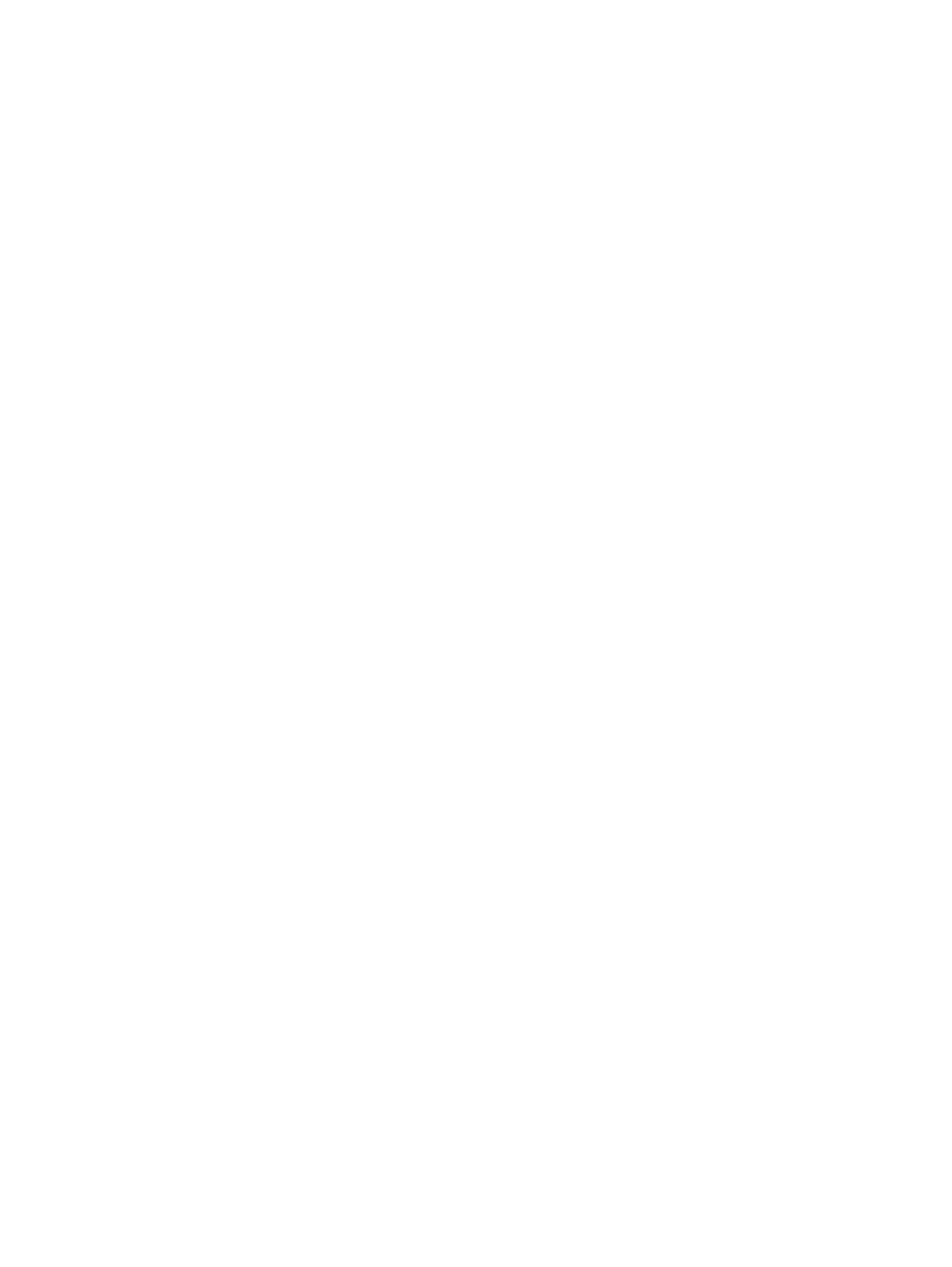# PUBLIC MEETING AGENDA

## Periodic Advanced Reactor Stakeholder Meeting

## November 10, 2021, 10:00 AM to 04:00 PM ET

#### **Teleconference**

| <b>Time</b>           | <b>Topic</b>                                                                                                                                                                             | <b>Speaker</b>     |
|-----------------------|------------------------------------------------------------------------------------------------------------------------------------------------------------------------------------------|--------------------|
| 10:00                 | <b>Opening Remaks</b>                                                                                                                                                                    | <b>NRC</b>         |
| a.m.<br>10:15         | The Technology-Inclusive, Risk-Informed Maximum Accident (TI-RI-MA)                                                                                                                      | <b>NRC</b>         |
| a.m.<br>11:15<br>a.m. | Approach – An Alternative to Probabilistic Risk Assessment<br>An Overview of NRC's Regulatory Requirements and Guidance on Counterfeit,<br>Fraudulent, and Suspect Items                 | <b>NRC</b>         |
| 11:45<br>a.m.         | Advanced Reactor Content of Application – Chapter 11, "Organization and<br>Human-System Considerations," and Chapter 12, "Post-Construction<br>Inspection, Testing and Analysis Program" | <b>NRC</b>         |
| 12:15                 | <b>Lunch Break</b>                                                                                                                                                                       | All                |
| p.m.<br>1:00 p.<br>m. | Accelerated Fuel Qualification (AFQ) White Paper                                                                                                                                         | General<br>Atomics |
| 1:45 $p.$<br>m.       | Update on the Development of a Flexible Operator and Staffing Licensing<br><b>Framework for Advanced Reactors</b>                                                                        | <b>NRC</b>         |
| 2.45 p.<br>m.         | <b>Break</b>                                                                                                                                                                             | All                |
| 2:55 p.<br>m.         | FAQ for Physical Security Cat. II Fuel Cycle Facilities                                                                                                                                  | <b>NRC</b>         |
| 3:25 p.<br>m.         | <b>Fuel Qualification for Molten Salt Reactors</b>                                                                                                                                       | <b>NRC</b>         |
| 3:55 p.<br>m.         | <b>Future Meeting Planning and Concluding Remarks</b>                                                                                                                                    | <b>NRC</b>         |